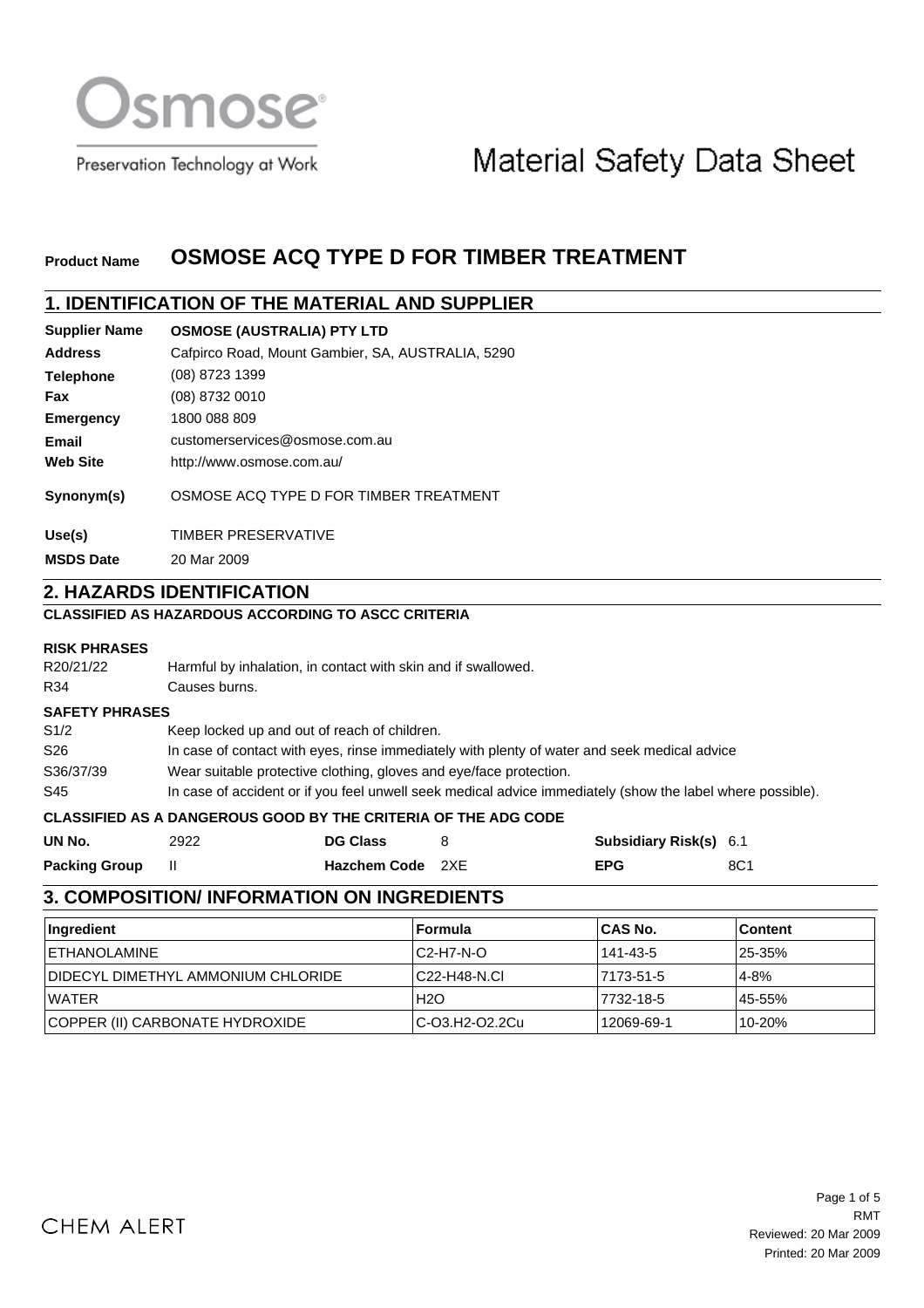#### **4. FIRST AID MEASURES**

| Eye                     | If in eyes, hold eyelids apart and flush the eye continuously with running water. Continue flushing until advised to<br>stop by the Poisons Information Centre or a doctor, or for at least 15 minutes.         |
|-------------------------|-----------------------------------------------------------------------------------------------------------------------------------------------------------------------------------------------------------------|
| <b>Inhalation</b>       | If inhaled, remove from contaminated area. To protect rescuer, use a Type A (Organic vapour) respirator or Air-<br>line respirator (in poorly ventilated areas). Apply artificial respiration if not breathing. |
| <b>Skin</b>             | If skin or hair contact occurs, remove contaminated clothing and flush skin and hair with running water. Continue<br>flushing with water until advised to stop by the Poisons Information Centre or a doctor.   |
| <b>Ingestion</b>        | For advice, contact a Poisons Information Centre on 13 11 26 (Australia Wide) or a doctor (at once). If swallowed,<br>do not induce vomiting.                                                                   |
| <b>Advice to Doctor</b> | Treat symptomatically                                                                                                                                                                                           |
|                         | <b>First Aid Facilities</b> Eye wash facilities and safety shower should be available.                                                                                                                          |

#### **5. FIRE FIGHTING MEASURES**

**Flammability** Non flammable. May evolve toxic gases (carbon/ nitrogen oxides, amines, ammonia, hydrocarbons) when heated to decomposition.

**Fire and Explosion** Evacuate area and contact emergency services. Toxic gases may be evolved in a fire situation. Remain upwind and notify those downwind of hazard. Wear full protective equipment including Self Contained Breathing Apparatus (SCBA) when combating fire. Use waterfog to cool intact containers and nearby storage areas.

**Extinguishing** Prevent contamination of drains or waterways.

**Hazchem Code** 2XE

#### **6. ACCIDENTAL RELEASE MEASURES**

**Spillage** Contact emergency services where appropriate. Use personal protective equipment. Clear area of all unprotected personnel. Ventilate area where possible. Contain spillage, then cover / absorb spill with non-combustible absorbant material (vermiculite, sand, or similar), collect and place in suitable containers for disposal.

### **7. STORAGE AND HANDLING**

Store in cool, dry, well ventilated area, removed from oxidising agents, acids, nitrites - nitrosating agents and foodstuffs. Ensure containers are adequately labelled, protected from physical damage and sealed when not in use. **Storage**

**Handling** Before use carefully read the product label. Use of safe work practices are recommended to avoid eye or skin contact and inhalation. Observe good personal hygiene, including washing hands before eating. Prohibit eating, drinking and smoking in contaminated areas.

# **8. EXPOSURE CONTROLS/ PERSONAL PROTECTION**

| <b>Exposure Stds</b> | Ingredient                        |            |     | <b>TWA</b> |     | <b>STEL</b> |  |
|----------------------|-----------------------------------|------------|-----|------------|-----|-------------|--|
|                      |                                   | Reference  | ppm | ∣ma/m3     | ppm | mq/m3       |  |
|                      | Ethanolamine                      | ASCC (AUS) |     | ن. ا       |     | 15          |  |
|                      | CODDED (II) OI DDONIATE UNDDOVIDE |            |     |            |     |             |  |

COPPER (II) CARBONATE HYDROXIDE

ES-TWA: 1 mg/m3 - copper mists/dusts

**Biological Limits** No biological limit allocated.

**Engineering Controls** Avoid inhalation. Use in well ventilated areas. Where an inhalation risk exists, mechanical extraction ventilation is recommended.

Wear splash-proof goggles, PVC or rubber gloves and coveralls. Where an inhalation risk exists, wear: a Type A (Organic vapour) or an Air-line respirator.

**PPE**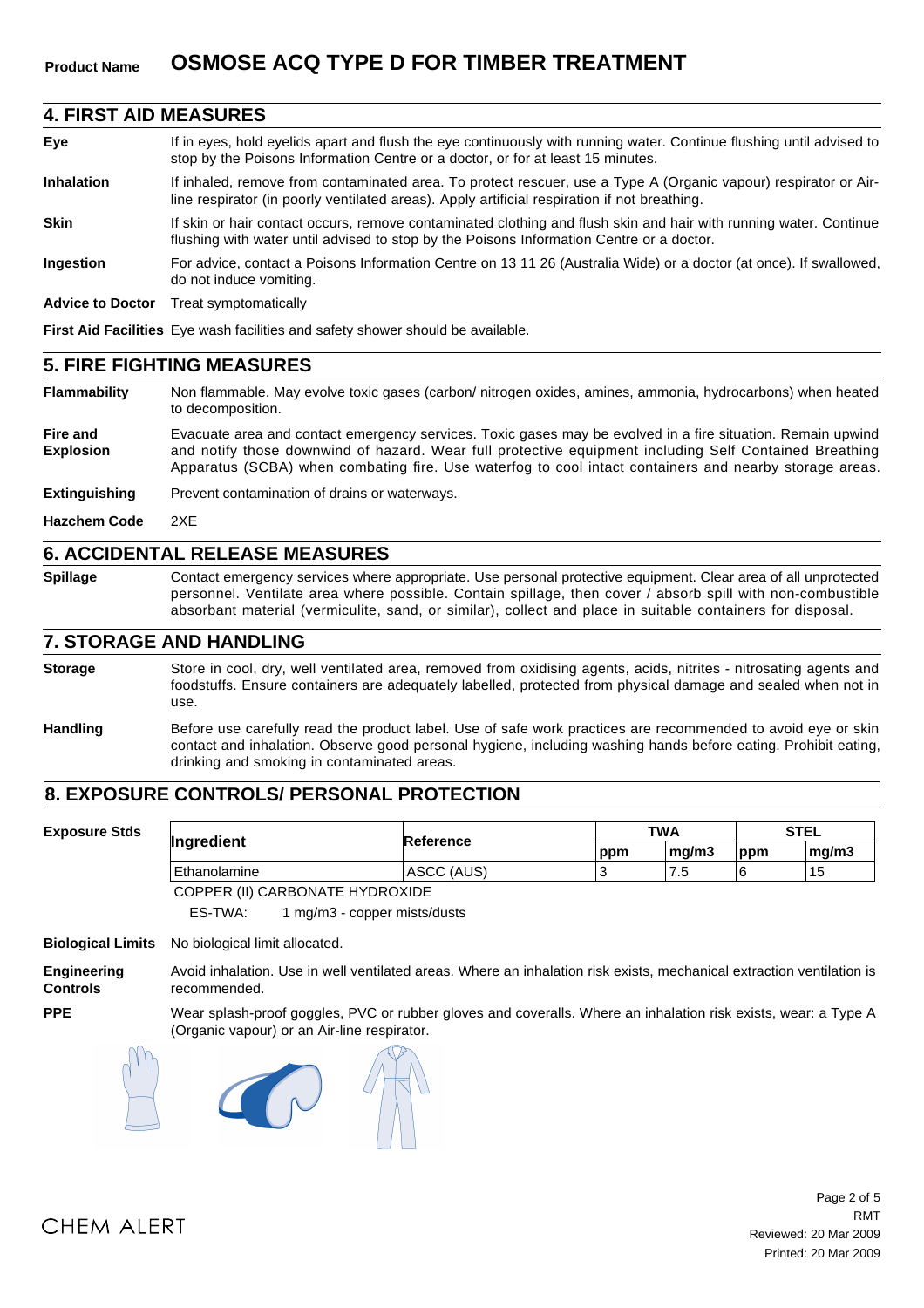# **9. PHYSICAL AND CHEMICAL PROPERTIES**

| Appearance              | VISCOUS CLEAR BLUE LIQUID | <b>Solubility (Water)</b>    | <b>SOLUBLE</b>       |
|-------------------------|---------------------------|------------------------------|----------------------|
| Odour                   | <b>SLIGHT ODOUR</b>       | <b>Specific Gravity</b>      | 1.18 to 1.22         |
| рH                      | 10 to 11                  | % Volatiles                  | <b>NOT AVAILABLE</b> |
| <b>Vapour Pressure</b>  | NOT AVAILABLE             | Flammability                 | NON FLAMMABLE        |
| <b>Vapour Density</b>   | NOT AVAILABLE             | <b>Flash Point</b>           | NOT RELEVANT         |
| <b>Boiling Point</b>    | NOT AVAILABLE             | <b>Upper Explosion Limit</b> | NOT RELEVANT         |
| <b>Melting Point</b>    | NOT AVAILABLE             | <b>Lower Explosion Limit</b> | <b>NOT RELEVANT</b>  |
| <b>Evaporation Rate</b> | NOT AVAILABLE             |                              |                      |

### **10. STABILITY AND REACTIVITY**

**Material to Avoid** Incompatible with oxidising agents (eg. hypochlorites), acids (eg. nitric acid) and nitrites (possibly forming carcinogenic nitrosamines).

**Hazardous Decomposition Products** decomposition. May evolve toxic gases (carbon/ nitrogen oxides, amines, ammonia, hydrocarbons) when heated to

# **11. TOXICOLOGICAL INFORMATION**

| <b>Health Hazard</b><br><b>Summary</b> | Corrosive. Use safe work practices to avoid eye or skin contact and inhalation. Over exposure may result in<br>corrosive tissue damage. High level exposure may result in CNS depression and liver / kidney damage. Persons<br>suffering from asthma, pre-existing skin disorders, or impaired liver, kidney, or pulmonary function may be more<br>suceptible to the effects of exposure to ethanolamine.                                                                                                                                                                                  |
|----------------------------------------|--------------------------------------------------------------------------------------------------------------------------------------------------------------------------------------------------------------------------------------------------------------------------------------------------------------------------------------------------------------------------------------------------------------------------------------------------------------------------------------------------------------------------------------------------------------------------------------------|
| Eye                                    | Corrosive - irritant. Contact may result in irritation, lacrimation, pain, redness, corneal burns and possible<br>permanent damage.                                                                                                                                                                                                                                                                                                                                                                                                                                                        |
| <b>Inhalation</b>                      | Slightly corrosive - irritant. Over exposure may result in irritation of the nose and throat, coughing and headache.<br>High level exposure may result in kidney, liver and CNS damage.                                                                                                                                                                                                                                                                                                                                                                                                    |
| <b>Skin</b>                            | Corrosive. Contact may result in irritation, redness, itching, pain, rash, dermatitis and burns. May be absorbed<br>through skin with toxic effects.                                                                                                                                                                                                                                                                                                                                                                                                                                       |
| Ingestion                              | Corrosive. Ingestion may result in ulceration and burns to the mouth and throat, nausea, vomiting, abdominal pain<br>and diarrhoea. Harmful if swallowed.                                                                                                                                                                                                                                                                                                                                                                                                                                  |
| <b>Toxicity Data</b>                   | ETHANOLAMINE (141-43-5)<br>LD50 (Ingestion): 620 mg/kg (guinea pig)<br>LD50 (Intramuscular): 1750 mg/kg (rat)<br>LD50 (Intraperitoneal): 50 mg/kg (mouse)<br>LD50 (Intravenous): 225 mg/kg (rat)<br>LD50 (Skin): 1 mL/kg (rabbit)<br>LD50 (Subcutaneous): 1500 mg/kg (rat)<br>DIDECYL DIMETHYL AMMONIUM CHLORIDE (7173-51-5)<br>LD50 (Ingestion): 84 mg/kg (rat)<br>LD50 (Intraperitoneal): 11 mg/kg (mouse)<br>LDLo (Intraperitoneal): 7 mg/kg (guinea pig)<br>COPPER (II) CARBONATE HYDROXIDE (12069-69-1)<br>LD50 (Ingestion): 159 mg/mg (rabbit)<br>LDLo (Ingestion): 900 mg/kg (duck) |

#### **12. ECOLOGICAL INFORMATION**

**Environment** If released to the atmosphere ethanolamine is expected to exist almost entirely in the vapour phase. Expected to be removed by reaction with photochemically generated hydroxyl radicals and precipitation. If spilt on soil may leach into groundwater. Expected to biodegrade fairly rapidly following acclamation. Bioconcentration is not expected to be important fate processes.

# **13. DISPOSAL CONSIDERATIONS**

**Waste Disposal** For small amounts, absorb with sand, vermiculite or similar and dispose of to an approved landfill site. For larger amounts, contact the manufacturer for additional information. Prevent contamination of drains or waterways as aquatic life may be threatened and environmental damage may result.

**Legislation** Dispose of in accordance with relevant local legislation.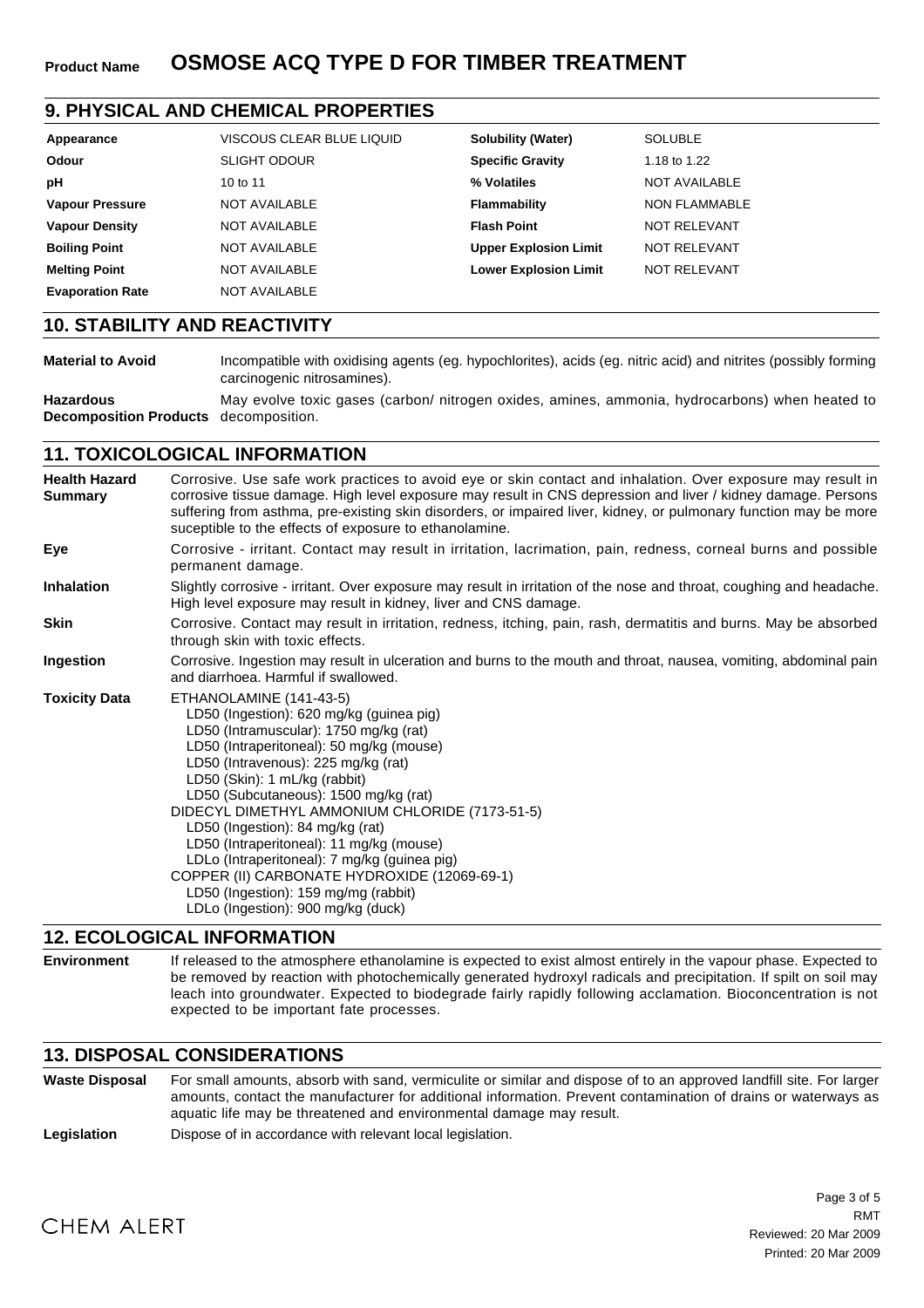**Product Name OSMOSE ACQ TYPE D FOR TIMBER TREATMENT**

#### **14. TRANSPORT INFORMATION**  $\ddot{\cdot}$ **TOXIC** 6.1 **CLASSIFIED AS A DANGEROUS GOOD BY THE CRITERIA OF THE ADG CODE** CORROSIVE LIQUID, TOXIC, N.O.S. **Shipping Name UN No. DG Class** 2922 8 6.1 **Subsidiary Risk(s) EPG Packing Group** II **Hazchem Code** 2XE **EPG** 8C1 **IATA Shipping Name** CORROSIVE LIQUID, TOXIC, N.O.S. 2922 8 6.1 **UN No. DG Class Subsidiary Risk(s)** II **Packing Group IMDG Shipping Name** CORROSIVE LIQUID, TOXIC, N.O.S. **UN No.** 2922 8 6.1 **DG Class Subsidiary Risk(s) Packing Group** II

#### **15. REGULATORY INFORMATION**

**Poison Schedule** A poison schedule number has not been allocated to this product using the criteria in the Standard for the Uniform Scheduling of Drugs and Poisons (SUSDP).

**AICS** All chemicals listed on the Australian Inventory of Chemical Substances (AICS).

#### **16. OTHER INFORMATION**

**Additional Information** EXPOSURE STANDARDS - TIME WEIGHTED AVERAGES: Exposure standards are established on the premise of an 8 hour work period of normal intensity, under normal climatic conditions and where a 16 hour break between shifts exists to enable the body to eliminate absorbed contaminants. In the following circumstances, exposure standards must be reduced: strenuous work conditions; hot, humid climates; high altitude conditions; extended shifts (which increase the exposure period and shorten the period of recuperation).

> RESPIRATORS: In general the use of respirators should be limited and engineering controls employed to avoid exposure. If respiratory equipment must be worn ensure correct respirator selection and training is undertaken. Remember that some respirators may be extremely uncomfortable when used for long periods. The use of air powered or air supplied respirators should be considered where prolonged or repeated use is necessary.

ABBREVIATIONS: ADB - Air-Dry Basis. BEI - Biological Exposure Indice(s) CAS# - Chemical Abstract Service number - used to uniquely identify chemical compounds. CNS - Central Nervous System. EINECS - European INventory of Existing Commercial chemical Substances. IARC - International Agency for Research on Cancer. M - moles per litre, a unit of concentration. mg/m3 - Milligrams per cubic metre. NOS - Not Otherwise Specified. NTP - National Toxicology Program. OSHA - Occupational Safety and Health Administration. pH - relates to hydrogen ion concentration using a scale of 0 (high acidic) to 14 (highly alkaline). ppm - Parts Per Million. RTECS - Registry of Toxic Effects of Chemical Substances. TWA/ES - Time Weighted Average or Exposure Standard.

HEALTH EFFECTS FROM EXPOSURE:

It should be noted that the effects from exposure to this product will depend on several factors including: frequency and duration of use; quantity used; effectiveness of control measures; protective equipment used and method of